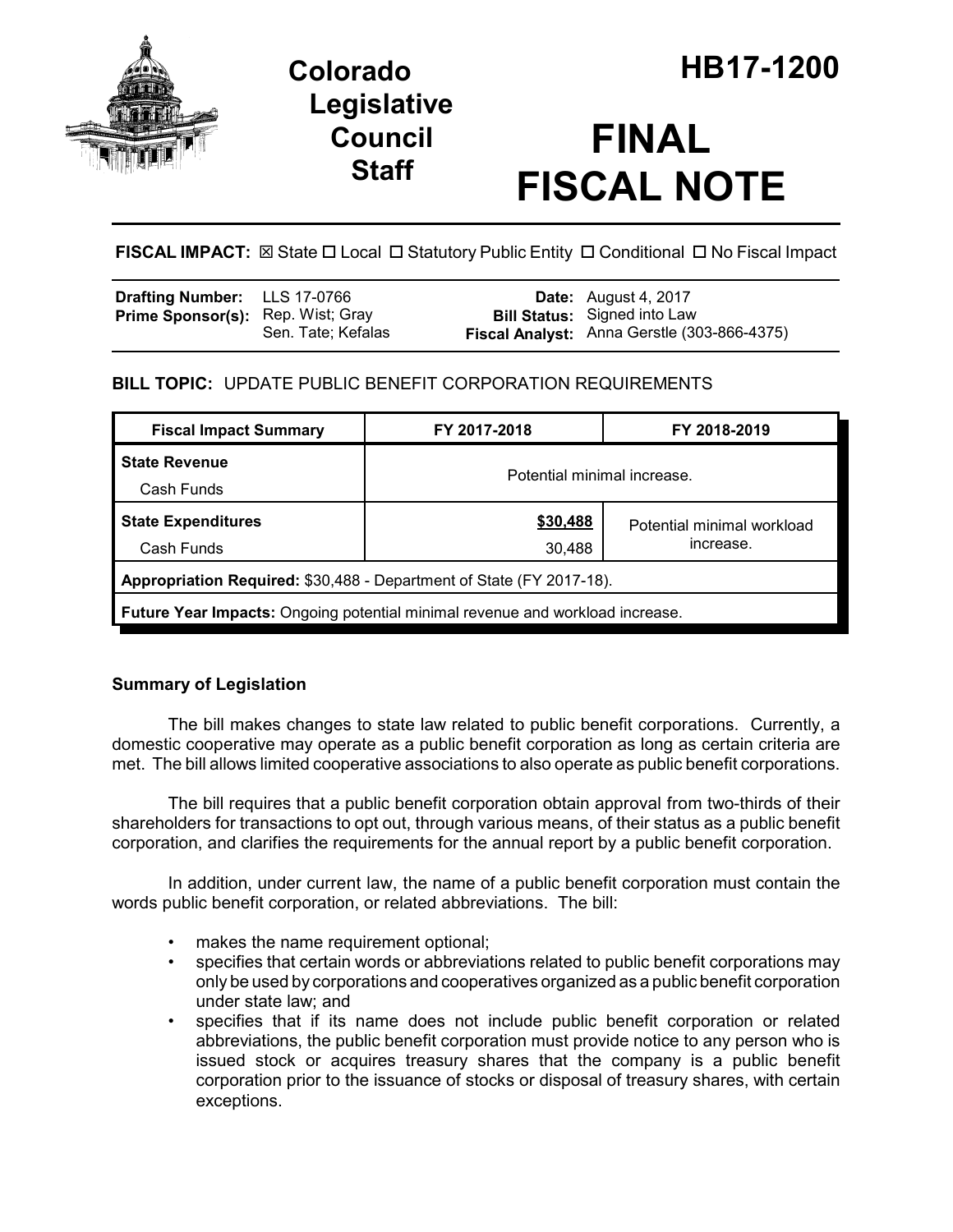August 4, 2017

#### **Background**

*Public benefit corporations.* Colorado law defines a public benefit corporation as a for-profit corporation or domestic cooperative that is intended to produce a public benefit and to operate in a responsible and sustainable manner. As of February 2017, there are 732 public benefit corporations registered with the Secretary of State's Office (SOS), of which 524 are in good standing. Of all registered public benefit corporations, 5 are cooperative associations, 8 are cooperatives, and 719 are corporations.

*Limited cooperative association.* A limited cooperative association is an autonomous, unincorporated association of persons intended to meet their mutual interests through a jointly owned enterprise. The enterprise must be controlled primarily by those persons (members), and must allow the combining of ownership and receipt of benefits by the members whose interests the cooperative is intended to meet with separate investments by investors who receive a return on their investments and a share of control. As of February 2017, there are 102 limited cooperative associations registered with the SOS, of which 52 are in good standing.

#### **State Revenue**

*The bill may increase revenue to the Department of State Cash Fund in the SOS by a minimal amount.* To the extent that limited cooperative associations convert to public benefit corporations or new public benefit corporations are registered as a result of the bill, the number of transactions processed by the SOS may increase. Transaction fees are the same for both business types, but the fee to change business types varies based on the whether the public benefit corporation is created through an amendment, merger, or conversion. Any revenue increase is expected to be minimal.

#### **State Expenditures**

*For FY 2017-18 only, the bill increases state expenditures in the SOS by \$30,488, paid from the Department of State Cash Fund.* The bill also may increase the workload in the SOS and Judicial Department beginning in FY 2017-18, as discussed below.

*Secretary of State's Office.* The SOS requires \$30,488 in FY 2017-18 to modify the online filing system to allow limited cooperatives to file as public benefit corporations and to allow for additional naming flexibility in the system. The fiscal note assumes 296 hours of programming time at \$103 per hour.

The bill also increases the workload for the SOS to update materials, and may increase the workload for the SOS process additional transactions if limited cooperative associations file as public benefit corporations or new public benefit corporations are registered as a result of the bill. Any increase in workload is expected to be minimal and can be accomplished within existing appropriations.

Judicial Department. The bill may increase the number of court cases in the Judicial Department beginning in FY 2017-18. If a shareholder opposes a transaction to opt out of status as a public benefit corporation and has not voted in favor of the change, he or she may request payment for his or her shares. A corporation may petition the court to determine fair value of the shares plus interest. The fiscal note assumes that any increase in cases as a result of the bill will be minimal and can be accomplished within existing appropriations.